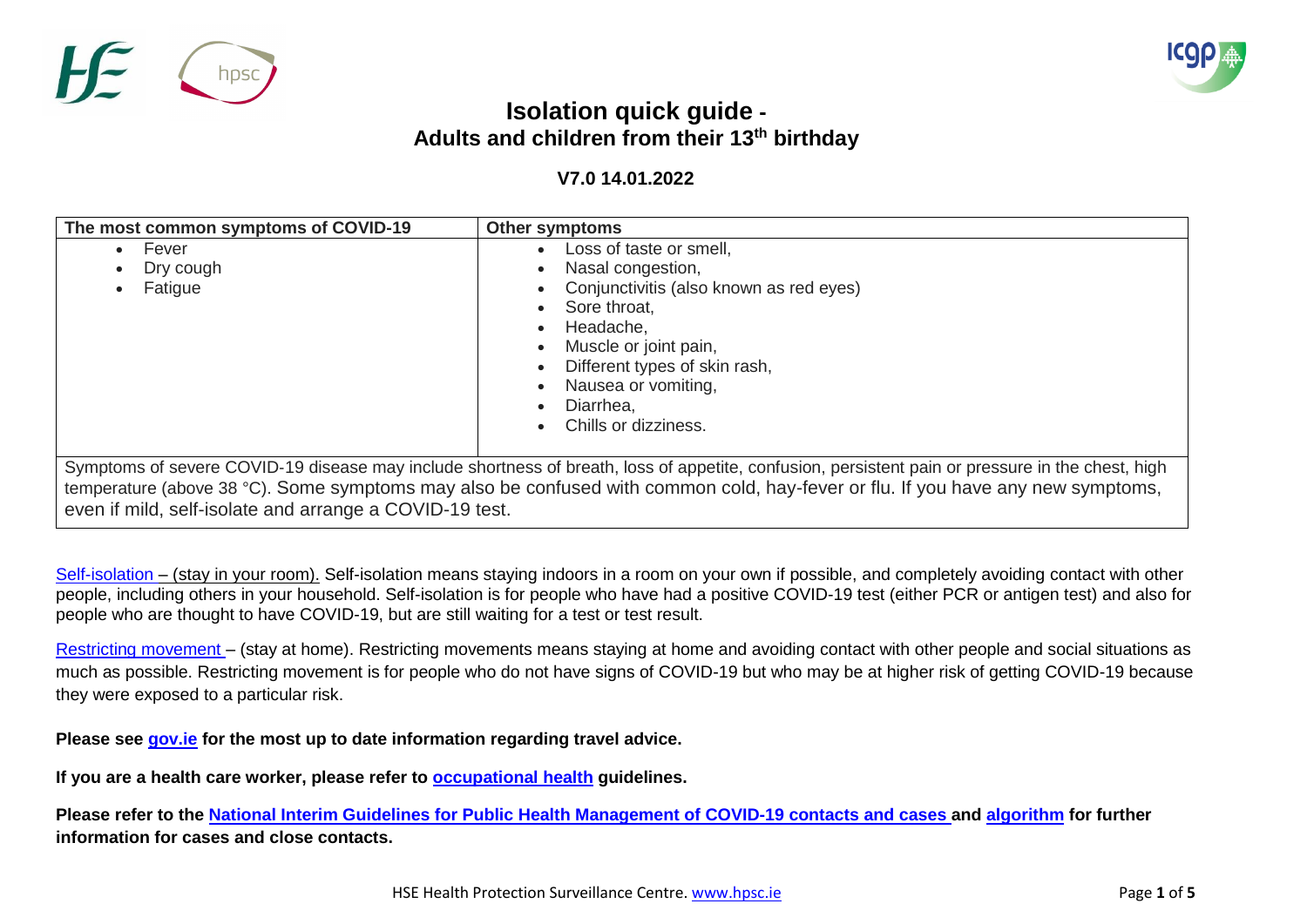|                | <b>Situation</b>                                                                    | <b>Actions</b>                                                                                                                                                                                                                                                                                                                                                                                                                                                                                                                                                                                                                                                                                                                                                                                                                                                                                                                                                                                                                                                                                                                                                                                                                                                                      |
|----------------|-------------------------------------------------------------------------------------|-------------------------------------------------------------------------------------------------------------------------------------------------------------------------------------------------------------------------------------------------------------------------------------------------------------------------------------------------------------------------------------------------------------------------------------------------------------------------------------------------------------------------------------------------------------------------------------------------------------------------------------------------------------------------------------------------------------------------------------------------------------------------------------------------------------------------------------------------------------------------------------------------------------------------------------------------------------------------------------------------------------------------------------------------------------------------------------------------------------------------------------------------------------------------------------------------------------------------------------------------------------------------------------|
| 1              | Positive COVID-19 (PCR or<br>antigen)                                               | Self-isolate for 7 days from date of symptom onset, or if asymptomatic from the date of positive test result (either antigen or<br>$\bullet$<br>PCR test).<br>Any individual with a positive antigen should regard it as confirmed COVID-19 and register it with the HSE.<br>$\bullet$<br>(https://antigentesting.hse.ie/). A confirmatory PCR test is not required.<br>Can exit self-isolation after 7 full days, once symptoms have substantially or fully resolved for the final 2 days (48 hours) of the<br>$\bullet$<br>self-isolation period.<br>Wear an FFP2 or medical grade face mask (surgical mask) for 10 full days after onset of symptoms or from the date of a<br>positive test result.<br>On exiting self-isolation cases should be advised to follow the below advice, especially during day 8, day 9 and day 10:<br>$\bullet$<br>limit close contact with other people outside their household, especially in crowded, enclosed or poorly ventilated<br>$\bullet$<br>spaces<br>wear an FFP2 mask or medical grade face mask (surgical mask) in crowded, enclosed or poorly ventilated spaces and<br>$\bullet$<br>where they are in close contact with other people<br>avoid contact with anyone who is at higher risk of severe illness if infected with COVID-19 |
|                |                                                                                     | work from home unless it is essential to attend in person<br>If symptoms develop after exiting self-isolation, the individual should self-isolate again and re-test.                                                                                                                                                                                                                                                                                                                                                                                                                                                                                                                                                                                                                                                                                                                                                                                                                                                                                                                                                                                                                                                                                                                |
| $\overline{2}$ | An individual with<br>symptoms suggestive of<br>COVID-19 and NOT a close<br>contact | Should immediately self-isolate and get tested (PCR or antigen)<br>$\bullet$<br>Should wear a well-fitted medical grade (surgical) or FFP2 face mask.<br>$\bullet$<br>Individuals aged 40 years and older, all healthcare workers (HCW), those who are immunocompromised and those in risk<br>$\bullet$<br>groups should arrange an RT-PCR test and contact their GP as appropriate.<br>All others should perform three antigen tests over three consecutive days. The first test should be performed as soon as<br>$\bullet$<br>possible. If all tests are negative, and if it is 48hrs since their symptoms have substantially or fully resolved, they can exit self-<br>isolation<br>If the test performed is an antigen test, and if the result is positive, they should regard it as confirmed COVID-19 and register<br>it with the HSE. A confirmatory PCR test is not required.                                                                                                                                                                                                                                                                                                                                                                                              |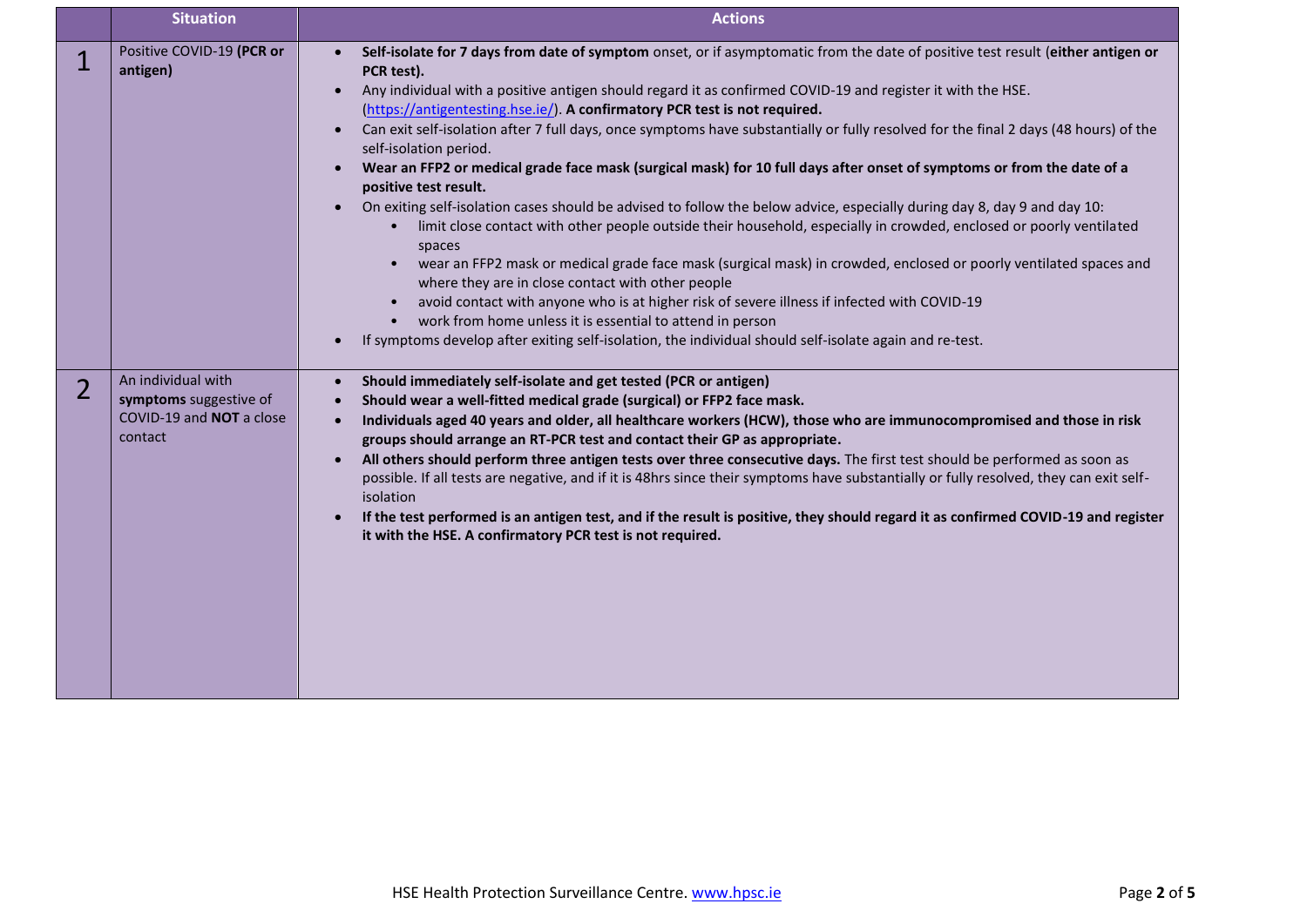| 3              | Symptomatic close<br>contacts                                                                                                                                                                                                                  | Should immediately self-isolate and get tested (PCR or antigen)<br>Should wear a well-fitted medical grade (surgical) or FFP2 face mask for 10 full days.<br>If the test performed is an antigen test, and if the result is positive, they should regard it as confirmed COVID-19 and register it<br>with the HSE. A confirmatory PCR test is not required.<br>Should perform three antigen tests over three consecutive days. The first test should be performed as soon as possible. If all<br>tests are negative, and if it is 48hrs since their symptoms have substantially or fully resolved, they can exit self-isolation but as<br>close contacts should continue to follow the advice as set out in row 4 (for asymptomatic close contacts).<br>Individuals aged 40 years and older, all healthcare workers (HCW), those who are immunocompromised and those in risk<br>$\bullet$<br>groups should contact their GP to arrange an RT-PCR test.                                                  |
|----------------|------------------------------------------------------------------------------------------------------------------------------------------------------------------------------------------------------------------------------------------------|---------------------------------------------------------------------------------------------------------------------------------------------------------------------------------------------------------------------------------------------------------------------------------------------------------------------------------------------------------------------------------------------------------------------------------------------------------------------------------------------------------------------------------------------------------------------------------------------------------------------------------------------------------------------------------------------------------------------------------------------------------------------------------------------------------------------------------------------------------------------------------------------------------------------------------------------------------------------------------------------------------|
| $\overline{4}$ | An asymptomatic close<br>contact who has had<br>confirmed COVID-19 since<br>December 1, 2021                                                                                                                                                   | Asymptomatic close contacts of any age (regardless of vaccination status) who have recovered from COVID-19 following a<br>$\bullet$<br>positive PCR or antigen test carried out since December 1, 2021 are exempt from restricted movements and testing unless they<br>become symptomatic.<br>Follow all public health protective measures including, wearing a face covering in crowded, enclosed or poorly ventilated spaces<br>and where they are in close contact with other people.<br>If they become symptomatic they should immediately self-isolate and get tested (manage as per row 3).                                                                                                                                                                                                                                                                                                                                                                                                       |
| 5              | Asymptomatic close<br>contact who is seven days<br>post booster vaccine dose<br>OR have completed their<br>primary vaccination<br>schedule AND have had<br>COVID-19 infection<br>detected (PCT or antigen)<br>within the last three<br>months  | Asymptomatic close contacts of any age (regardless of vaccination status) who have recovered from COVID-19 following a positive<br>PCR or antigen test carried out since December 1st 2021 are exempt from restricted movements and testing unless they become<br>symptomatic. If they become symptomatic they should immediately self-isolate and get tested.<br>Are not required to restrict their movements. If symptoms develop, please manage as per row 3.<br>$\bullet$<br>Are required to wear an FFP2 mask or medical grade mask (surgical mask) for 10 full days.<br>$\bullet$<br>Should perform three antigen tests. The first test should be performed as soon as possible, the second three days later and the<br>$\bullet$<br>final test on the seventh day.<br>Any individual with a positive antigen test should regard it as confirmed COVID-19 and register it with the HSE. A<br>confirmatory PCR test is not required. This individual should now be managed as a case as per row 1. |
| 6              | Asymptomatic close<br>contacts who have either;<br><b>NOT</b> received their<br>booster vaccine OR Have<br><b>NOT had COVID-19</b><br>infection detected (PCR or<br>antigen) regardless of<br>completing their primary<br>vaccination schedule | Asymptomatic close contacts of any age (regardless of vaccination status) who have recovered from COVID-19 following a positive<br>PCR or antigen test carried out since December 1st 2021 are exempt from restricted movements and testing unless they become<br>symptomatic. If they become symptomatic they should immediately self-isolate and get tested.<br>Should restrict their movements for a period of 7 full days from the date of last contact with the positive case (if known) or if<br>$\bullet$<br>not, from date of notification as a contact.<br>Should wear an FFP2 mask or medical grade mask (surgical mask) for 10 full days.<br>Should perform three antigen tests. The first test should be performed as soon as possible, the second three days later and the<br>final test on the seventh day of restricted movements                                                                                                                                                        |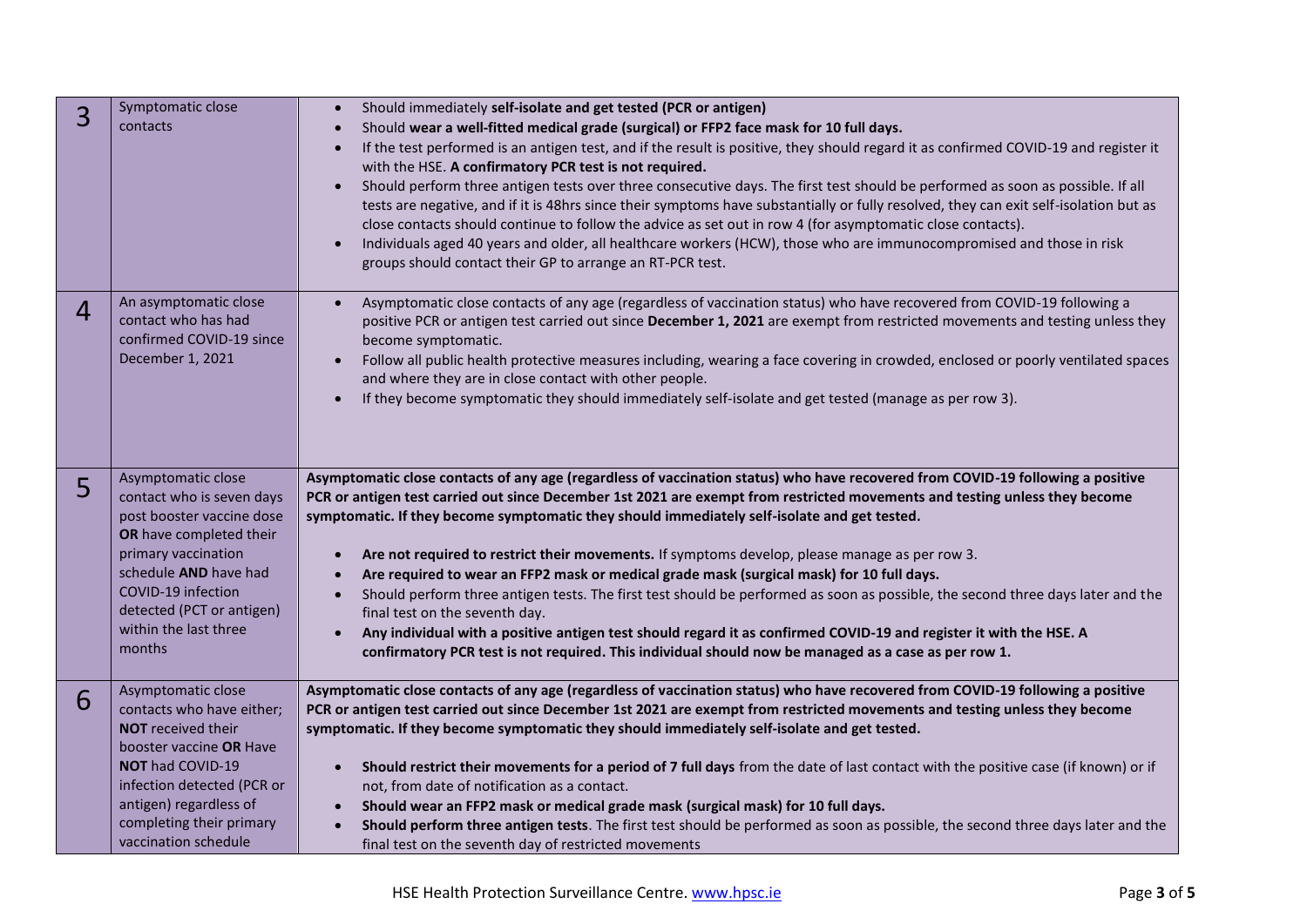|    |                                                                                                                                                                                                                                                                                                                 | Any individual with a positive antigen test should regard it as confirmed COVID-19 and register it with the HSE. A<br>$\bullet$<br>confirmatory PCR test is not required. This individual should now be managed as a case as per row 1.                                                                                                                                                                                                                                                                                                                                                                                                                                                                                                                                    |
|----|-----------------------------------------------------------------------------------------------------------------------------------------------------------------------------------------------------------------------------------------------------------------------------------------------------------------|----------------------------------------------------------------------------------------------------------------------------------------------------------------------------------------------------------------------------------------------------------------------------------------------------------------------------------------------------------------------------------------------------------------------------------------------------------------------------------------------------------------------------------------------------------------------------------------------------------------------------------------------------------------------------------------------------------------------------------------------------------------------------|
|    | A person with symptoms<br>of COVID-19 disease and a<br>"not detected" or negative<br>COVID-19 test result<br>(either PCR or antigen)<br>and who is <b>NOT</b> a close<br>contact.                                                                                                                               | Follow medical advice from your GP. Restrict movements at home until 48 hours after your symptoms have substantially or fully<br>$\bullet$<br>resolved. Continue to limit contact with other people including those you live with while you have symptoms.                                                                                                                                                                                                                                                                                                                                                                                                                                                                                                                 |
| 8  | A person with symptoms<br>of COVID-19, but whose<br>symptoms may also relate<br>to an underlying medical<br>condition, who is waiting<br>for a doctor to assess their<br>illness and decide if a<br>COVID-19 test is needed.                                                                                    | You need to self-isolate until you have been assessed by a doctor, even if you are vaccinated. If the doctor thinks that you need<br>$\bullet$<br>to take a COVID-19 test based on your symptoms, follow advice in row 2.                                                                                                                                                                                                                                                                                                                                                                                                                                                                                                                                                  |
| 9  | A person with no<br>symptoms of COVID-19<br>disease who is<br>unvaccinated or partially<br>vaccinated, and have been<br>told they are a close<br>contact of someone with<br>COVID-19.                                                                                                                           | Asymptomatic close contacts of any age (regardless of vaccination status) who have recovered from COVID-19 following a positive<br>PCR or antigen test carried out since December 1st 2021 are exempt from restricted movements and testing unless they become<br>symptomatic. If they become symptomatic they should immediately self-isolate and get tested.<br>Otherwise, please refer to advice in row 6.                                                                                                                                                                                                                                                                                                                                                              |
| 10 | Asymptomatic household <sup>1</sup><br>close contacts of a case for<br>whom it is not feasible to<br>self-isolate <b>AND</b> who have<br>received their booster<br>vaccine OR have<br>completed their primary<br>vaccination course AND<br>have had confirmed<br>COVID-19 infection in the<br>previous 3 months | Asymptomatic close contacts of any age (regardless of vaccination status) who have recovered from COVID-19 following a positive<br>PCR or antigen test carried out since December 1st 2021 are exempt from restricted movements and testing unless they become<br>symptomatic. If they become symptomatic they should immediately self-isolate and get tested.<br>Do not need to restrict their movements<br>Should perform 3 antigen tests over the first 7 days. The first test should be performed as soon as possible, the second three<br>$\bullet$<br>days later and the final test on the seventh day of restricted movements and repeat over the second 7 days<br>Are required to wear an FFP2 mask or medical grade (surgical) mask for 14 full days<br>$\bullet$ |